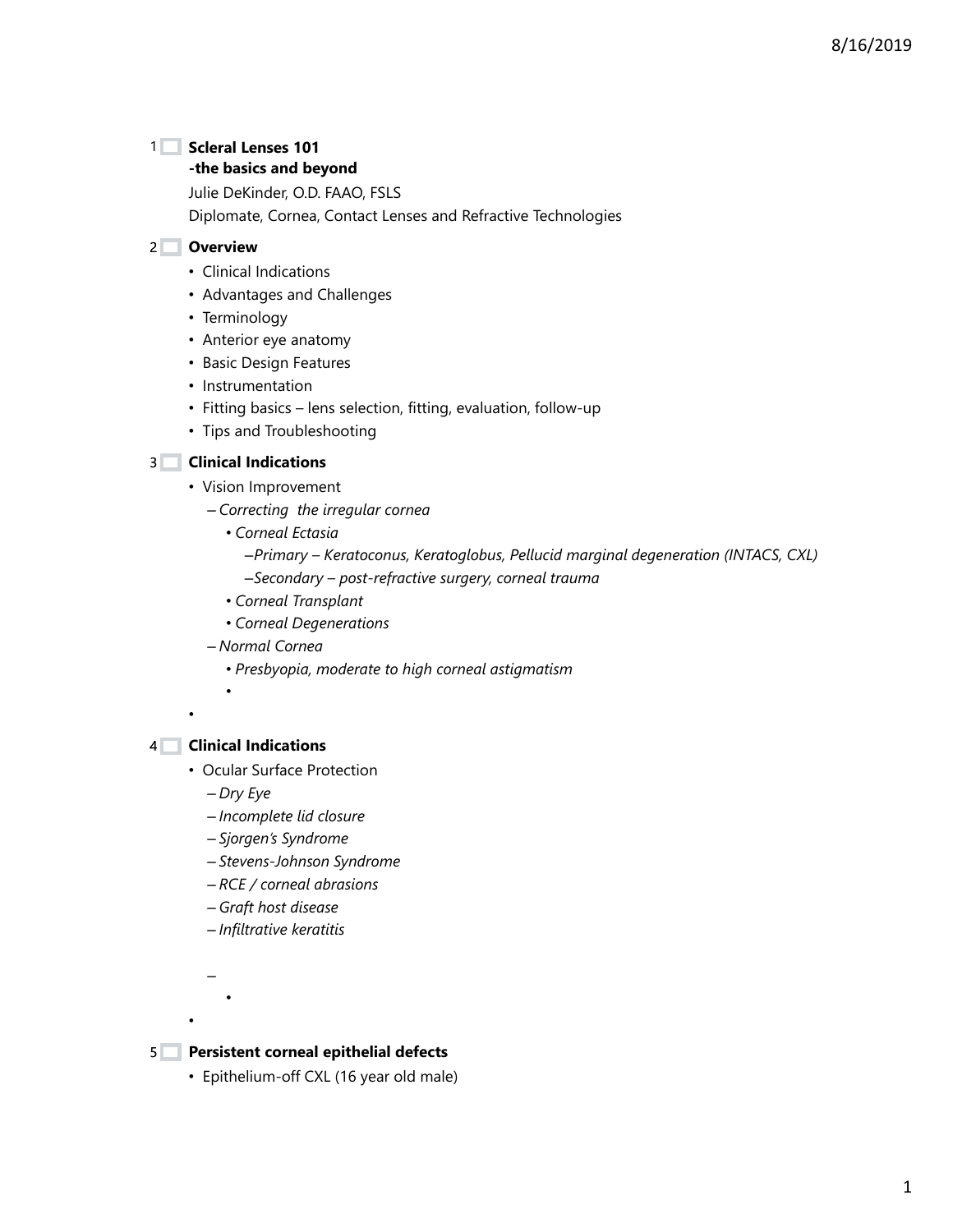- Constant epithelial defect for 2 months
	- Neomycin/dexamethasone, Zirgan, Oflaxacin, doxycycline, acyclovir, AT, BCL
- Applied a scleral contact (15.6 diameter)
	- Wore extended wear for 6 days
	- Cont Maxitrol and oflaxacin drops
- Lens removed after 6 days of wear
	- epithelial defect healed
	- overlying corneal haze

### **Corneal Abrasion** 6

- Healing response attributed:
	- Oxygenation
	- Moisture
		- Constant tear film
	- Protection of the corneal epithelium
		- Minimal abrasion
- *Allows epithelium to migrate, adhere, and proliferate over the persistent epithelial defect.*

### **Clinical Indications** 7

- *Cosmetic/Sports*
	- *Hand-painted scleral lenses*
	- *Ptosis*

•

–

–

- *Water sports*
- *Lens failure in other designs*

8<sup> $-$ </sup>

•

#### **Advantages of Scleral GPs vs Corneal GP**

- Centration
	- *Fitting a "regular" part of the eye*
- Lens Retention
	- *Minimal chance of inferior standoff*
- Comfort
	- *Reduced lid interaction; no corneal interaction*
- Vision
	- *Masking severe corneal irregularity*

#### **Challenges associated with scleral lenses** 9

- Handling
	- *Difficult I and R (initially)*
	- *Apprehensive patients*
- Fitting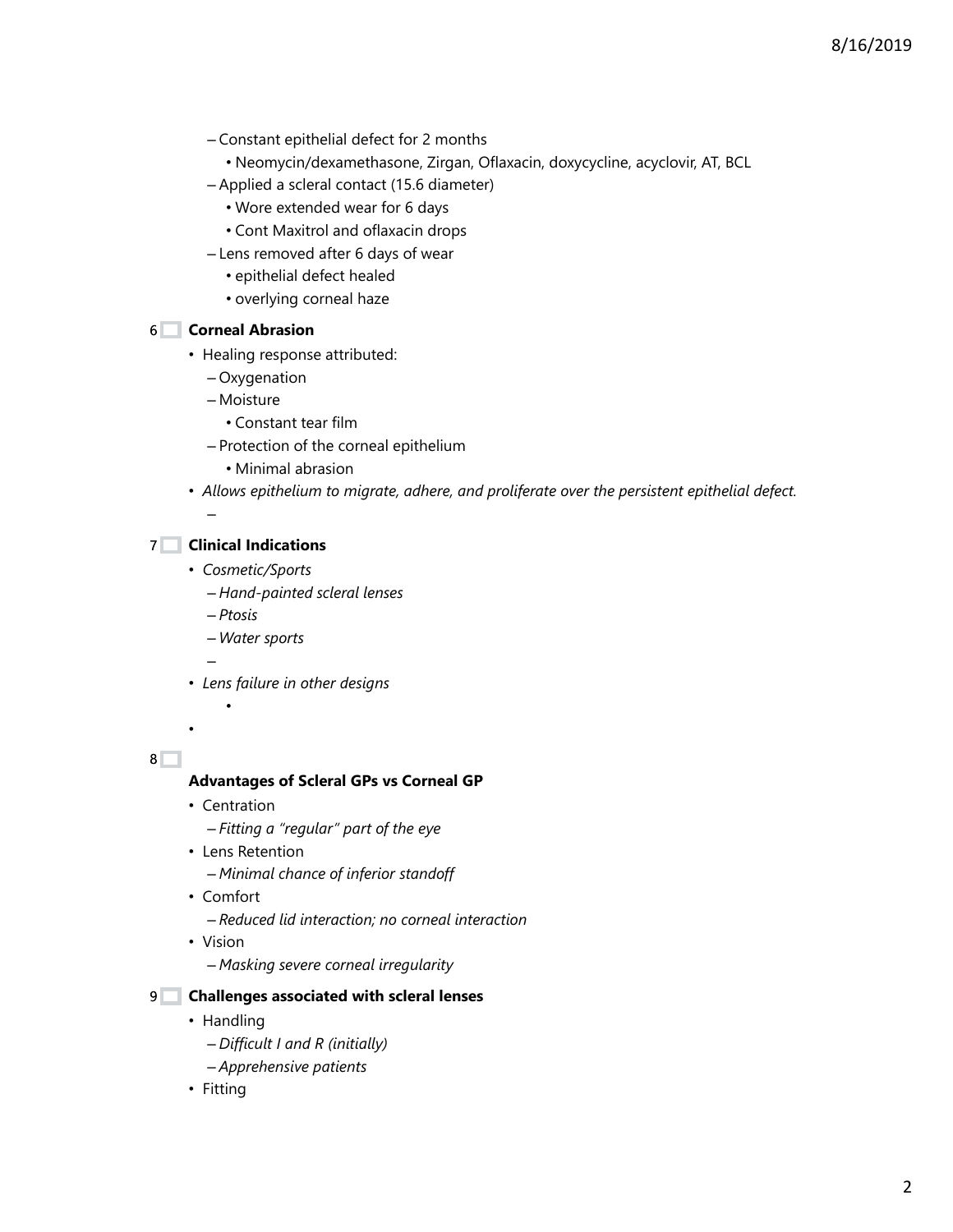- *Subtle fit indications* – *Increased chair time* • Physiology – *Dk/L – Oxygen must diffuse over great distance* – *Long-term effects of scleral lens wear are unknown* **Terminology** 10 • Classification • – Corneo-scleral 12.9mm to 13.5mm – Semi-Scleral 13.6 mm to 14.9mm – Mini-Scleral 15.0mm to 18.00mm – Full-Scleral 18.1mm to 24+ 11 Terminology **Anatomy and Shape of the Anterior Ocular Surface** 12 • Maximum scleral lens size for normal eye: 24mm • Scleral Shape Study • **Anatomy and Shape of the Anterior Ocular Surface** 13 • Corneal Toricity does not typically extend to sclera • • The ocular surface beyond the cornea is nonrotationally symmetrical – Asymmetrical – The entire nasal portion typically flatter compared to the rest • **Anatomy and Shape of the Anterior Ocular Surface** 14 • Clinical Consequences – Temporal-Inferior decentration of scleral lenses • Inferior decentration –Weight/gravity –Eyelid pressure • Temporal –Flatter nasal elevation • Conjunctival Prolapse 15<sup>1</sup> Basic Design Features • Spherical Design • Concentric symmetrical (spherical) scleral lens • Non-toric back surface – Optic Zone
	- Centermost zone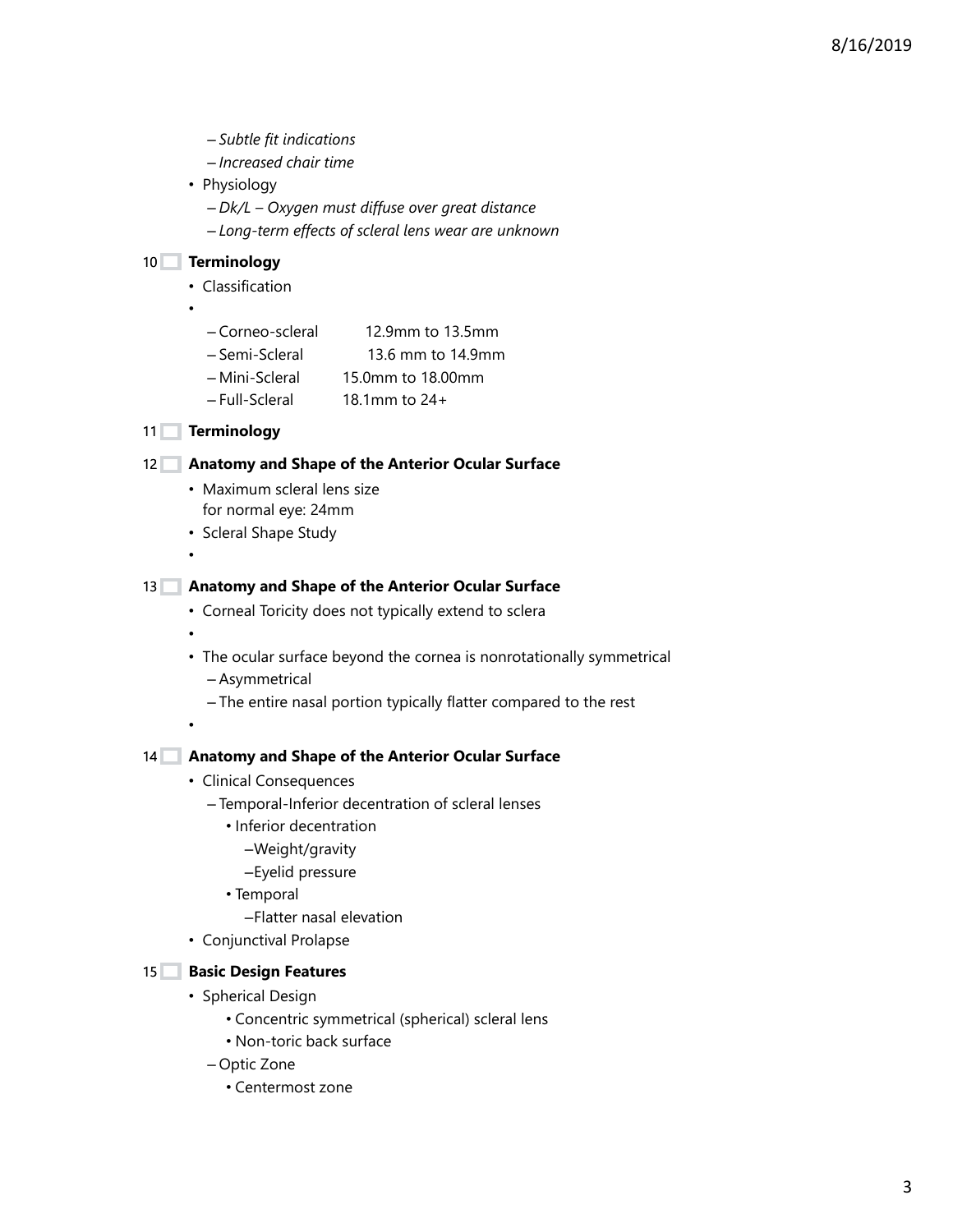- Optics/Lens power
	- –Anterior surface
- Back surface
	- –Ideally mimics corneal shape
- Completely vaults cornea

## 16 **Basic Design Features**

- Spherical Design
	- Concentric symmetrical (spherical) scleral lens
	- Non-toric back surface
	- – Transition Zone
		- Mid-periphery or limbal zone
		- Creates the sagittal height
		- Can be reserve geometry
		- Completely vaults limbus

## 17 **Basic Design Features**

- Spherical Design
	- Concentric symmetrical (spherical) scleral lens
	- Non-toric back surface

•

- Landing Zone
	- Area of the lens that rests on anterior ocular surface
	- Scleral zone or haptic
	- Alignment to provide even pressure distribution is key

## 18 **Basic Design Features**

## **Basic Design Features** 19

- Toric Lens Designs
	- Front Surface Toric
		- Anterior surface front toric optics to improve vision
		- Located on the front surface of the central optical zone
		- Indicated when residual cylinder over-refraction is found
		- Needs stabilization
			- –Dynamic stabilization zones or prism ballast
			- –LARS



- Toric Lens Designs
	- Back Toric Haptics
		- Landing zone is made toric to improve lens fit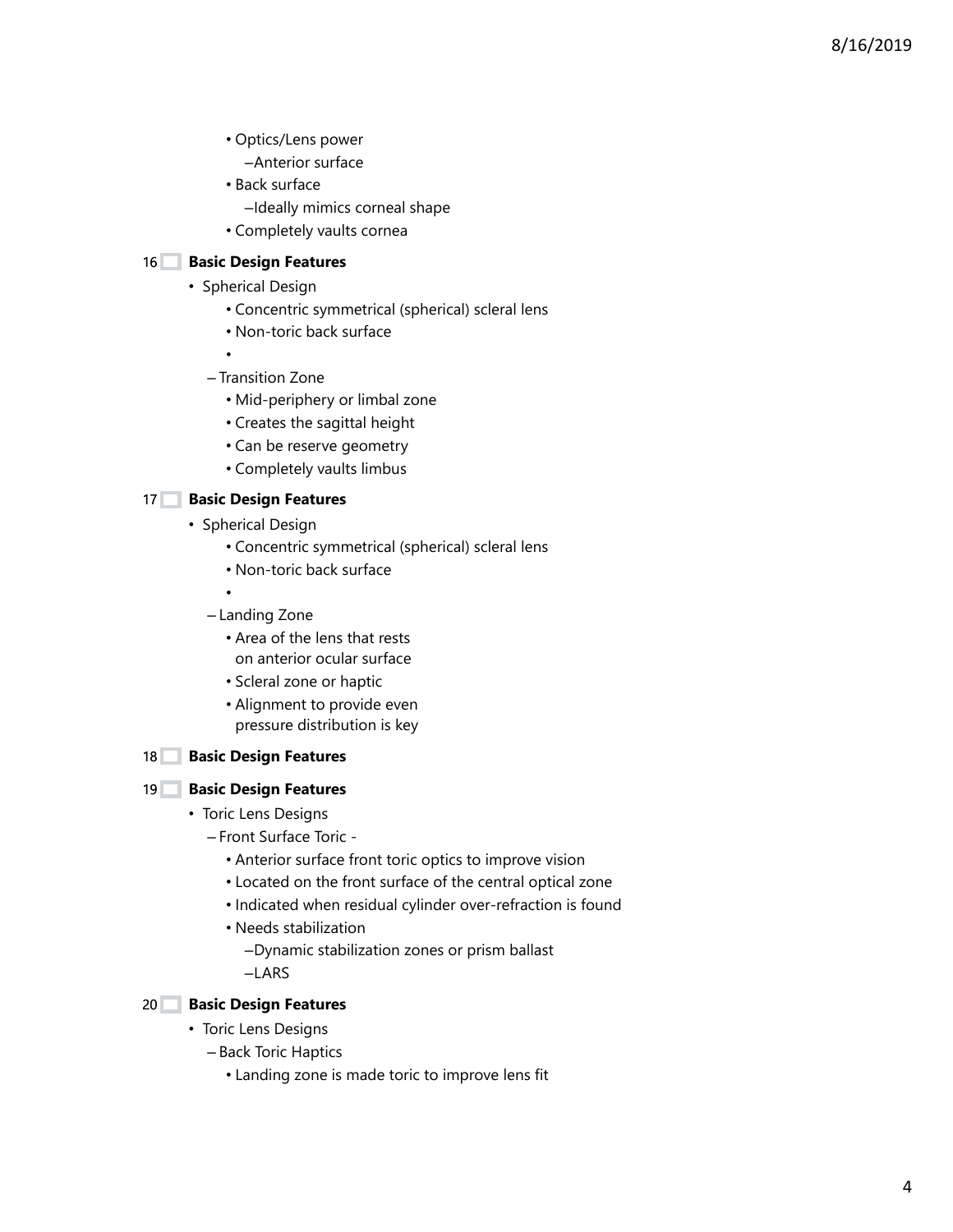- Does not interfere with central zone of scleral lens
- Better ocular health
	- –Fewer areas of localized pressure
	- –Decreased bubble formation
	- –Longer wearing time and better patient comfort
- More frequently needed in larger diameter sclerals

### **Basic Design Features** 21

- Toric Lens Designs
	- Bitoric both anterior optics and back toric haptics
		- Front surface toric optical power
		- Back surface toric periphery
		- No need for lens stabilization

## $22$

### **Basic Design Features** 23

- Multifocal Scleral lens design
- - Simultaneous Multifocal Lens Design
		- Aspheric or concentric
		- Center Near and Center Distance Designs
			- –Can adjust near powers
			- –Can adjust zone size
		- Not all scleral lens designs have a MF option

#### **Basic Design Features** 24

- Multifocal Scleral lens design
- •

#### **Basic Design Features** 25

- Lens Material
	- High(est) Dk lens material; plasma or hydra-PEG
		- Considerably thicker when compared to corneal GP
			- –250 microns to 500 microns
		- Optimum Extreme, Menicon Z
- Increasing Oxygen transmissibility
	- $-1$ . high Dk material (Dk > 125)
	- 2. minimal tear clearance behind the lens (<200)
	- 3. Reduced center thickness of the lens (<.250)

#### **Fitting Basics** 26

- Hydra-PEG
	- *Polyethylene glycol (PEG) base polymer*
		- *Covalently bonded to the lens surface*
		- *Creates a wetting ocular surface, increases surface wettability, increases lubricity,*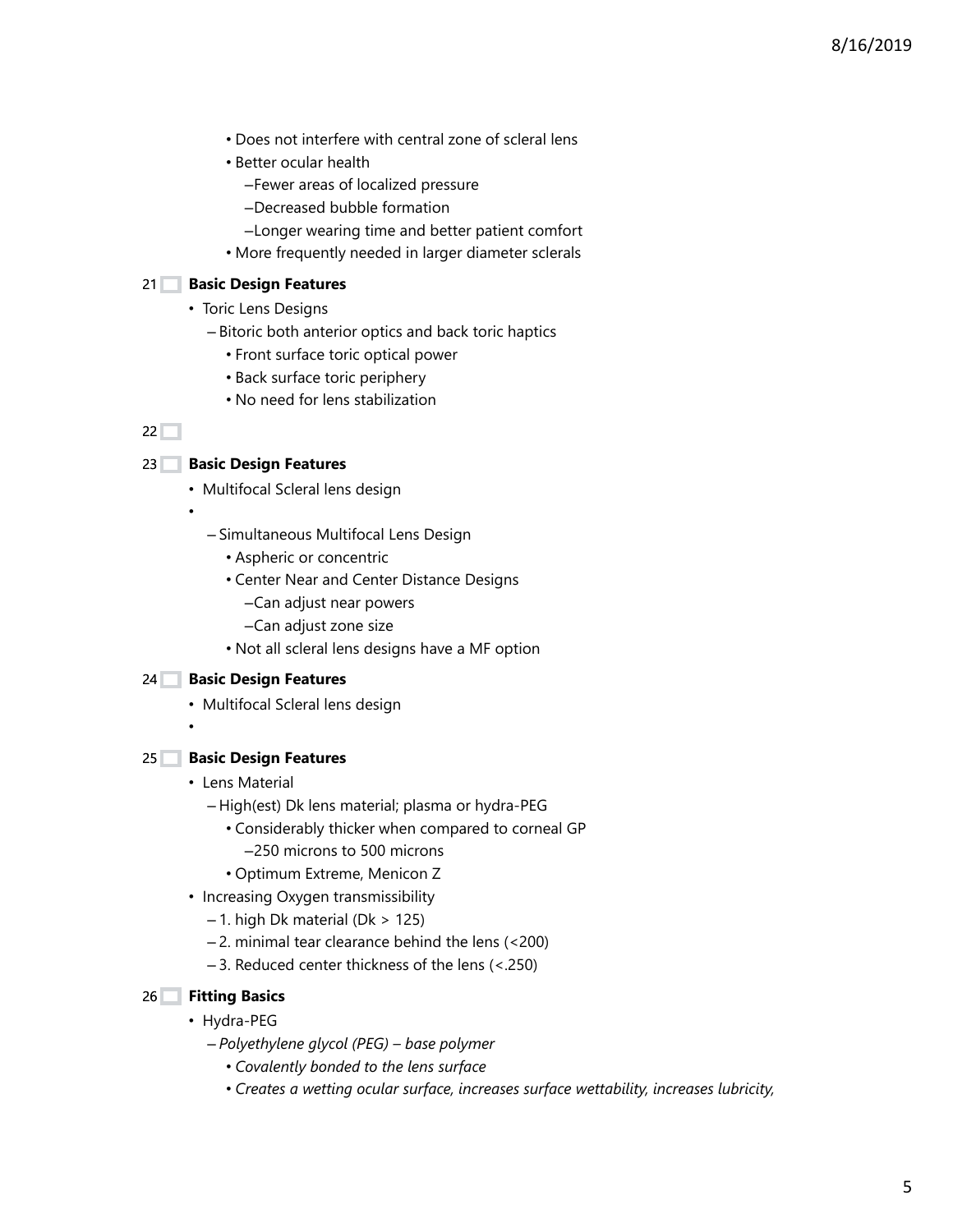*decreases protein and lipid deposits, improves TBUT.*

- **Fitting Basics** 27
	- Completely vault the *cornea* and *limbus* while aligning to the *bulbar conjunctiva*

### **Fitting Basics** 28

### **Fitting Basics** 29

- 1. Diameter
- 2. Clearance
- 3. Landing Zone Fit
- 4. Lens Edge
- 5. Asymmetrical Back Surface Design
	- Some trial sets are toric back surface
- 6. Lens Power

### **Fitting Basics** 30

- 1. Diameter
	- Choose a Fitting Set
		- Direct vs Indirect control
	- Laboratory warranty/exchange policy
	- Overall Diameter
		- Larger more clearance needed, ectasias
		- Smaller easier to handle, less clearance

## **Fitting Basics** 31

- 1. Diameter
	- HVID
		- <12mm
			- –Start with a 16.0 mm or smaller lens
		- $\cdot$  >12mm
			- –Start with a 16.0 mm or larger lens

– Diameter of the optical zone and the transition zone chosen roughly 0.2mm larger than the corneal diameter

#### **Fitting Basics** 32

- 2. Clearance
	- $-$  Minimum of  $\sim$  100 microns
	- Typically aim for 200-300 microns after settling
	- Maximum of 600 (if desired)

–

- Base Curve Determination
	- Select an initial base curve that is flatter than the flat k value
	- Use 14 mm chord OCT, measure sagittal depth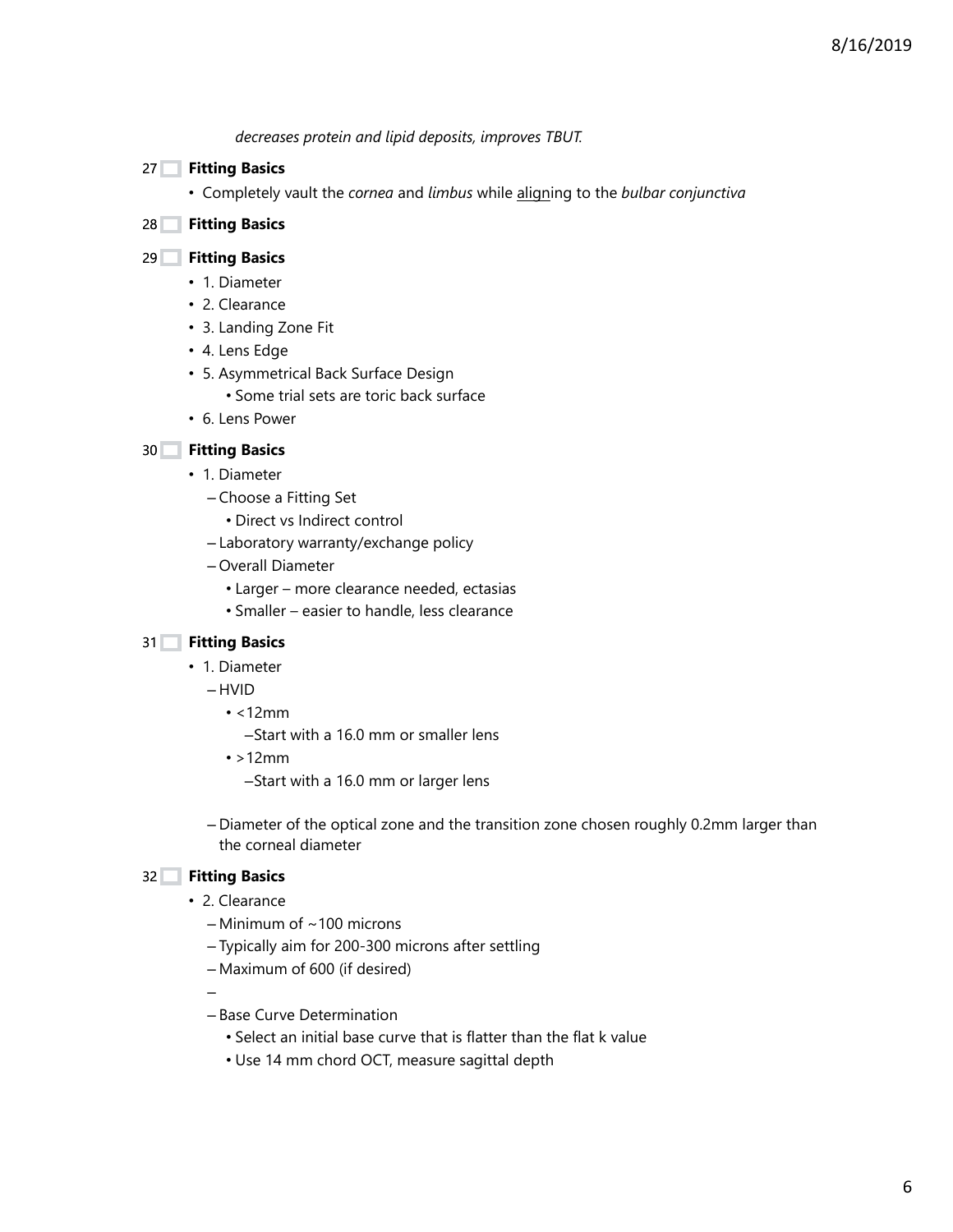#### **Fitting Basics** 33

- Evaluate overall corneal chamber appearance
	- Diffuse beam, low mag, medium illumination
	- Observe centration, areas of bearing, tear lens appearance, look for bubbles

#### **Fitting Basics** 34

#### **Fitting Basics** 35

- Evaluate central clearance
- **Fitting Basics** 36
- **Fitting Basics** 37
- **Fitting Basics** 38

### **Fitting Basics** 39

- Change lens base curve/sagittal depth until desired central clearance is reached – Considerations:
	- All scleral lenses will settle over a period of hours
	- Expect ~ 90 to 150 microns settling
	- Aim for 150 to 300 microns *after* settling
	- Build-in settling time into fitting session ~30 min

#### **Fitting Basics** 40

- UMSL Study:
	- No significant settling after 4 hours of wear
	- $-$  Most settling within the 1<sup>st</sup> hour
	- Large Diameter Scleral settle ~90 microns, slower
	- Mini Scleral ~130 microns, faster
- **Fitting Basics** 41

 $\equiv$ 

•

- Evaluate remaining corneal chamber
	- Optic Section
	- Sweep limbus to limbus noting tear lens thickness
	- Looking for tears in optic section beyond the limbus and should increase in thickness toward the central cornea
	- *\*\* Adequate limbal clearance is critical for an acceptable fit and good tear exchange\*\**

#### **Fitting Basics** 42

• Anterior Segment OCT

#### **Fitting Basics** 43

• Anterior Segment OCT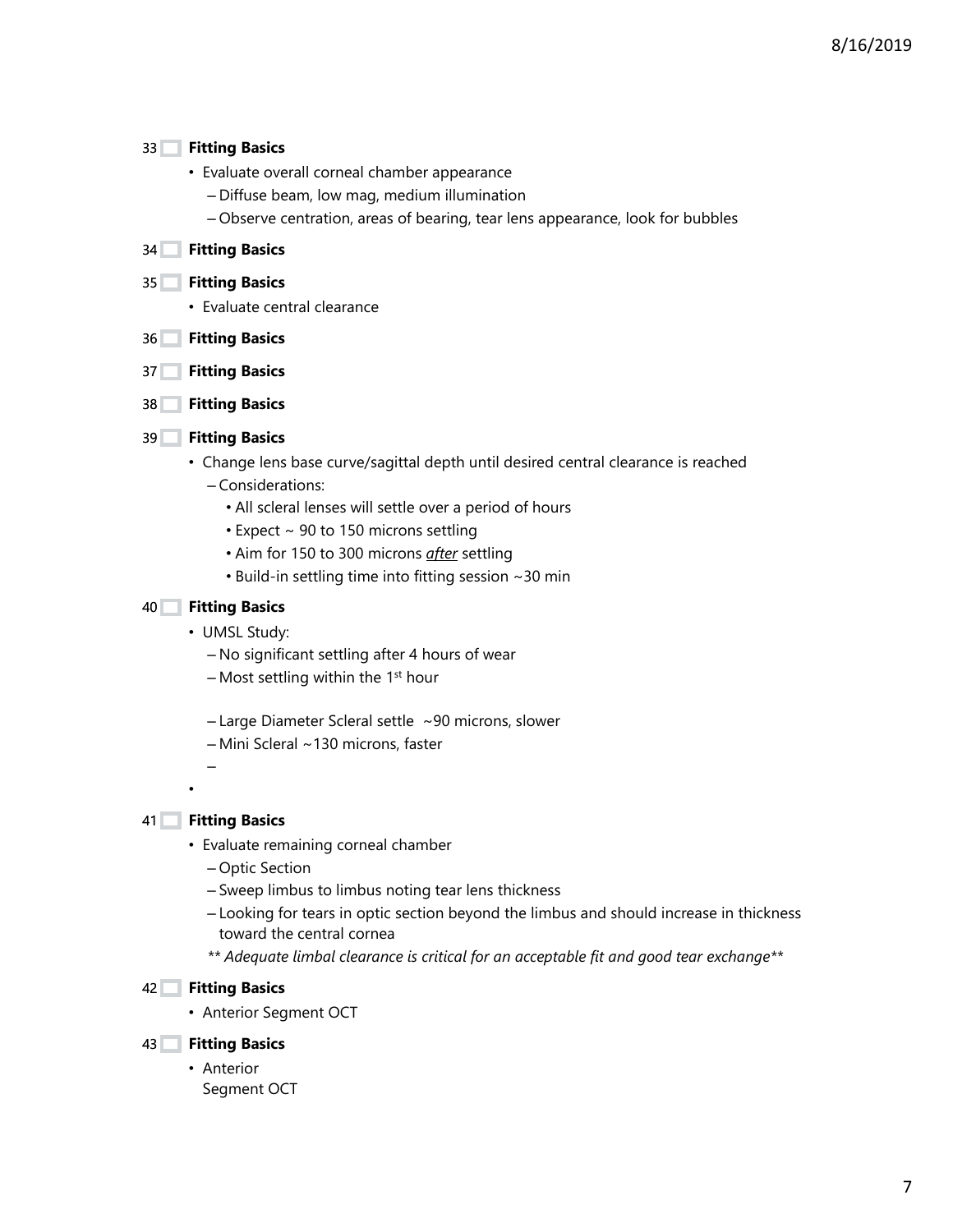## **Anterior Seg OCT** 44

- •
- •
- •
- •
- •
- •

## **Fitting Basics** 45

- 3/4. Landing Zone Fit/Edge
	- Bulbar conjunctival vessels
	- Look for blanching
		- *Inappropriate scleral curve alignment*
		- *Typically indicates PC is too tight*
		- *Or new toric back surface haptics*
	- Confirm no lens movement
	- Perform all peripheral lens evaluations in Primary Gaze.
- Ideal alignment when vessels course unobstructed under the scleral curves

## **Fitting Basics** 46

- **Fitting Basics** 47
- **Fitting Basics** 48
	- Anterior Segment OCT

## **Fitting Basics** 49

- 5. Asymmetrical Back Surface Design
	- Allows for more equal pressure distribution
	- Can help center a inferiorly decentered lens
	- Flat and steep meridian
		- Can adjust either independently
		- Flat meridian is typically marked
		- Will lock into place

## **Fitting Basics** 50

- 6. Lens Power/Over-Refraction
	- Expect close to spherical OR
	- If OR yields significant cylinder check flexure
		- Do over-keratometry or over-topography
	- Residual Cylinder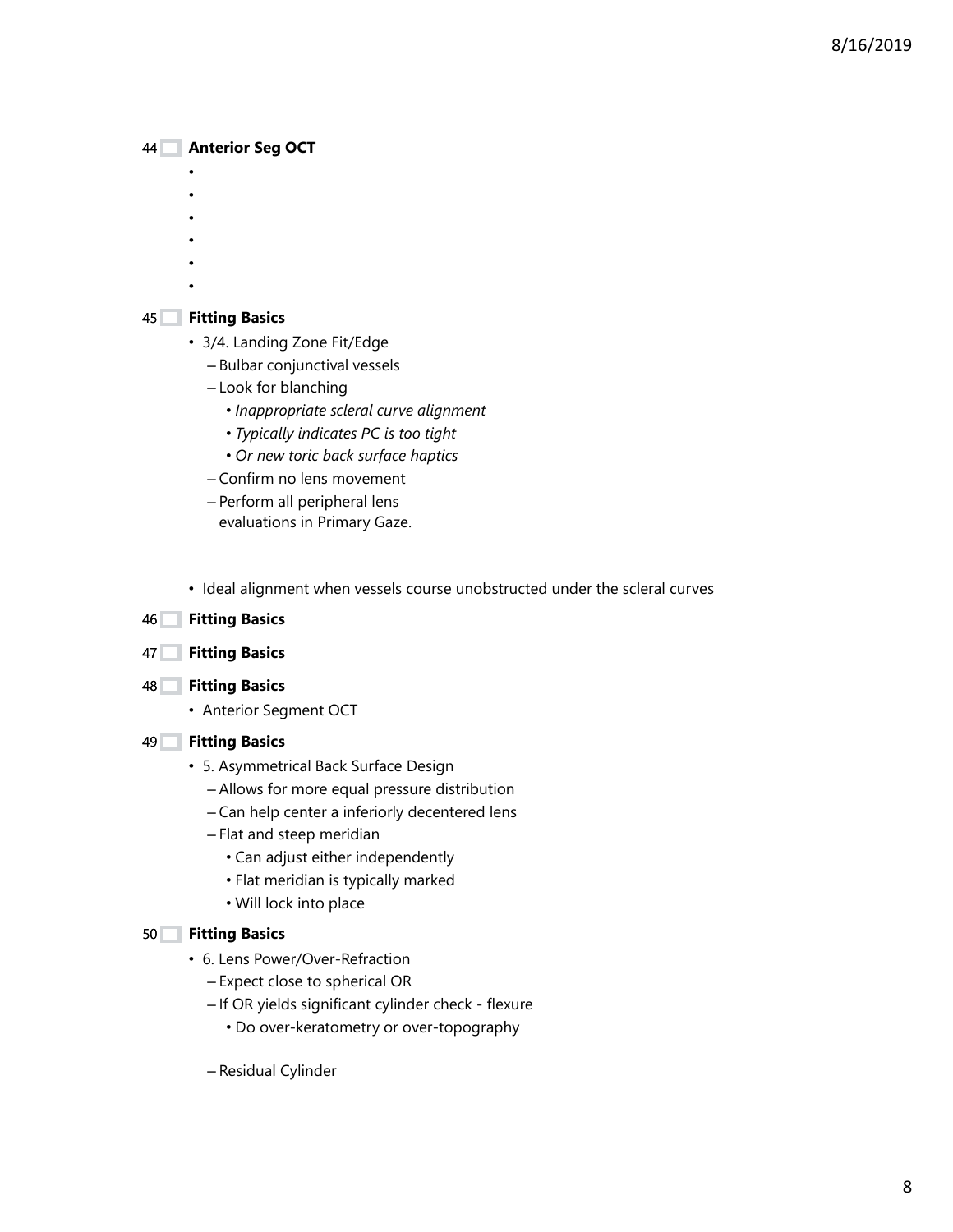- Front surface toric
- Usually has a great visual outcome

## **Fitting Basics** 51

- Design and Order
	- Often lens modifications will need to be made from the best trial lens fit
	- Lab Consultants are helpful
		- Some warranties require consultation when re-ordering

## **Fitting Basics** 52

–

### **Scleral Lens Handling**

- Insertion
	- Prepare Lens
		- Large DMV
		- Clean lens, rinse
	- Fill with non-preserved sol
		- 0.9% NaCl inhalation sol
		- Off label: Addipak, Modudose
		- Lacripure, ScleralFil (buffered)
		- Refresh Optive single vials
		- Celluvisc
- **Is buffered better??** 53
- **Fitting Basics** 54
	- **Scleral Lens Handling**

# **Fitting Basics** 55

## **Lens Insertion**

- Place paper towels on patient's lap
- Have patient tuck chin to chest and look straight down
- Have patient hold lower lid
- Clinician hold upper lid
- Insert lens straight onto cornea

#### **Fitting Basics** 56 **Scleral Lens Handling**

- **Fitting Basics** 57 **Lens Application**
- **Fitting Basics** 58
	- **Scleral Lens Handling**
	- Removal
		- Loosen Lens gently nudge lens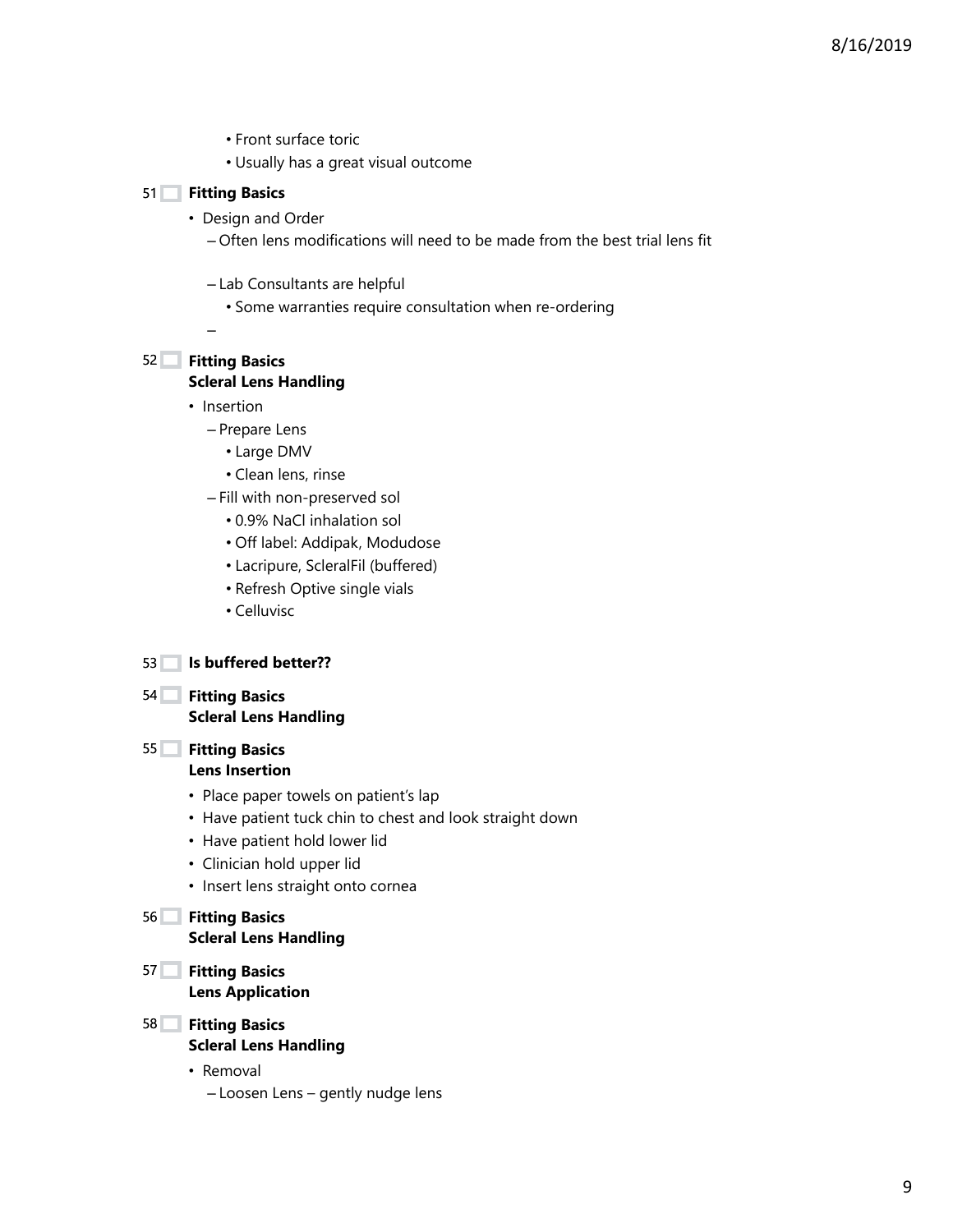– Medium DMV

• placed on inferior portion of lens

– Hold both lids

#### **Fitting Basics** 59 **Lens Removal**

- **Fitting Basics** 60 **Scleral Lens Handling**
- **Fitting Basics** 61 **Scleral Lens Handling**
	- Educate patient about proper lens orientation upon insertion – Dots at 6 o'clock

## **Parameter Considerations** 62

- Common Parameter Changes:
	- Sagittal Height
	- Overall diameter (OAD)
	- Optic Zone Diameter (OZD)
	- Base Curve (BC)
	- PC width
	- PC radius of curvature
	- Center Thickness

## **Parameter Considerations** 63

- Common Parameter Changes:
	- Sagittal Height
		- Adjustment to the transition zone
		- Allows clinician to increase or decrease central lens clearance without adjusting base curve or peripheral lens curves
		- Indicate to lab the amount of clearance you want to gain or lose

•

## **Patient GH** 64

- Fit in 2013
- OD: 7.50 / -7.00 / 14.5 20/50
- OS: 7.5 / -7.50 / 14.5 20/40
- SLE: central touch in both eyes
	- Increase diameter; increase sagittal height; steepen lens

## **Patient GH** 65

- New Scleral Lens
	- OD: 7.5 / 14.8 / -7.50 -1.25 x 013 20/30
		- –1.5 steep limbal zone
	- OS: 7.18 / 14.8 / -8.25 -0.75 x 162 20/40+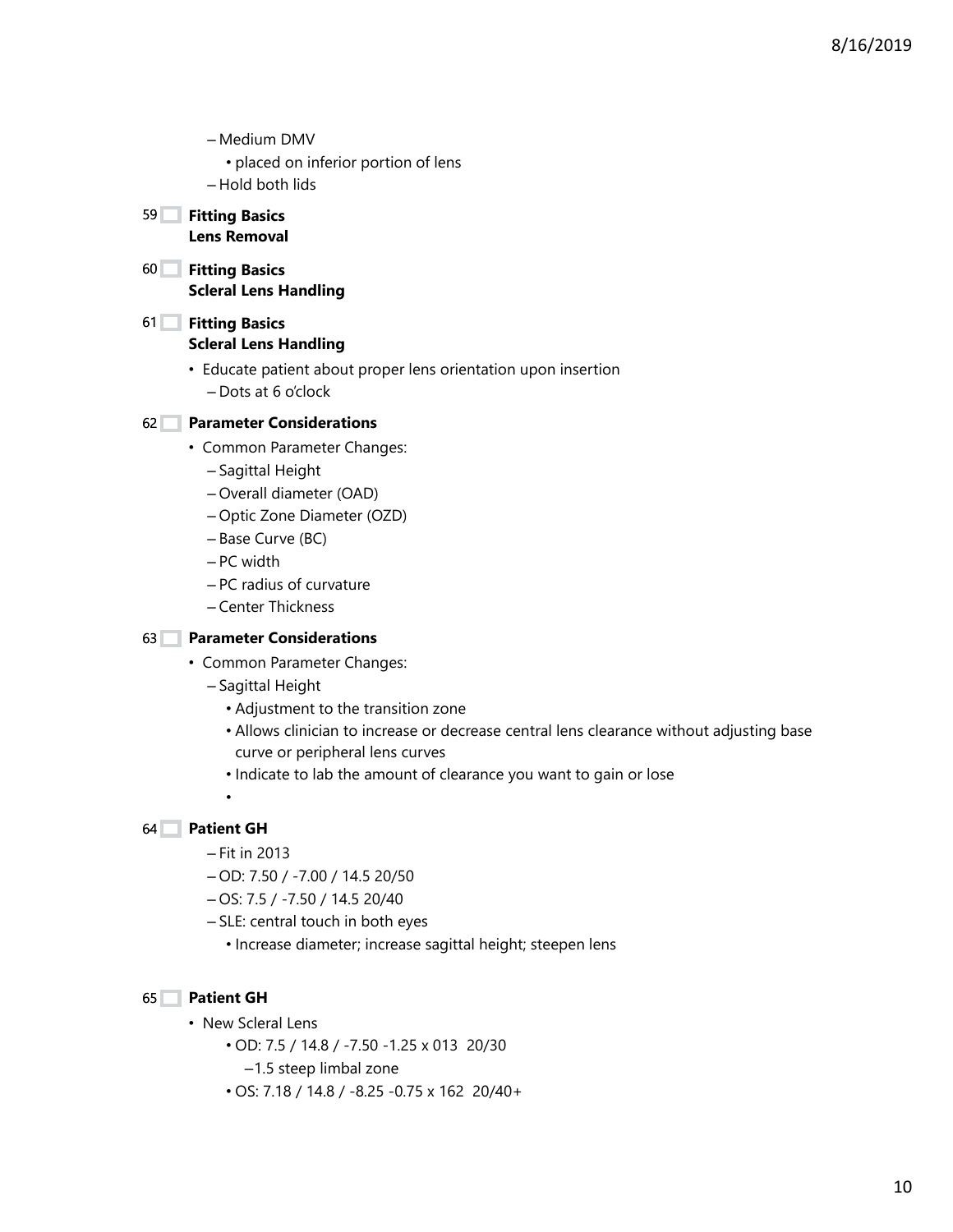–1 step flat limbal zone; 1 step flat scleral zone

## **Parameter Considerations** 66

- Common Parameter Changes:
	- Overall diameter (OAD) / Optic Zone Diameter (OZD)
		- Can increase or decrease
			- –More likely to increase
		- If you need additional central clearance –Can increase OZD which will increase OAD
		- If you need more clearance at limbus
			-
			- –Can increase OZD which will increase OAD

#### **Parameter Considerations** 67

• OZD changes: often done to improve fit – OZD increase *without* BC compensation

### **Parameter Considerations** 68

• Increase OZD *with* BC compensation

### **Parameter Considerations** 69

- Common Parameter Changes:
	- Base Curve (BC)
		- Typically adjusted during initial fit
		- Flatter base curve to address peripheral lens tightness or excessive central clearance
		- Steeper base curve to increase central clearance or loose periphery
	- If you need to adjust the central clearance, but you are happy with peripheral alignment
		- Adjust sagittal height NOT base curve

#### **Parameter Considerations** 70

- Common Parameter Changes:
	- PC width / PC radius of curvature
		- Make wider or smaller
		- Steeper or flatter
		- Toric Haptics
	- Center Thickness
		- Can increase or decrease
			- –Considerations: flexure and edema
		- •

## **Parameter Considerations** 71

• Scleral Curve Changes

#### **Tips for Fitting** 72

• 1. Go flatter than flat K value for initial lens selection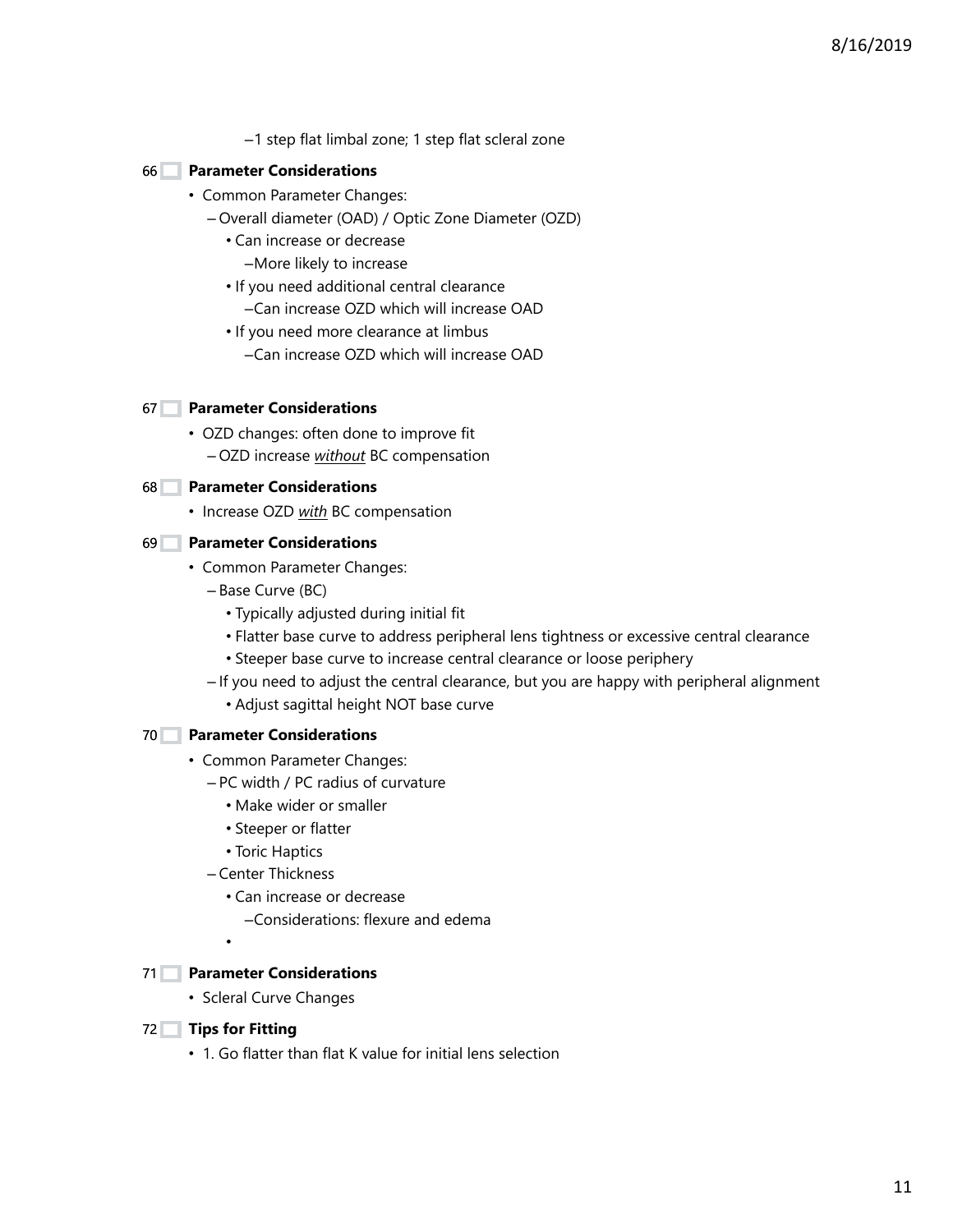8/16/2019

- 2. Use Fluorescein for initial lens selection
	- Use BLUE Light GET THE BIG PICTURE
	- Use WHITE Light to evaluate everything else
- 3. Analyze Superior and Inferior lens edges in Primary Gaze
- 4. Try not to make parameter changes at dispensing
- 5. Toric Haptics spin lens and watch for quick return

#### **Tips for Follow-up** 73

- 1. Ask patient: "How do you take care of your lenses"
- 2. Follow-up should be at least 2 hours after lens insertion
- • 3. Paint the front of the lens to look for fluid exchange
- •

•

• 4. Remove lens and evaluate cornea

### **Troubleshooting** 74

- Problem: Decreased vision after insertion
	- Often caused by mucin build-up in tear lens
	- Begins ~30min to 4 hrs after insertion
- Possible Solutions
	- Reinsert lens with fresh solution/ use solution mixture
	- Rx lid hygiene
	- Rinse eye prior to insertion
	- Refit with decreased central clearance/better peripheral alignment
	- Change lens material or Lens coating Hydra-PEG

## **Troubleshooting** 75

• Decreased Vision after Insertion

## **Troubleshooting** 76

• Conjunctival Prolapse

## **Troubleshooting** 77

#### Conjunctival Prolapse

- Caused by negative pressure under the lens
- More prominent in patients with loose conjunctival tissue or elderly patients
- Check for neovascularization
- Solution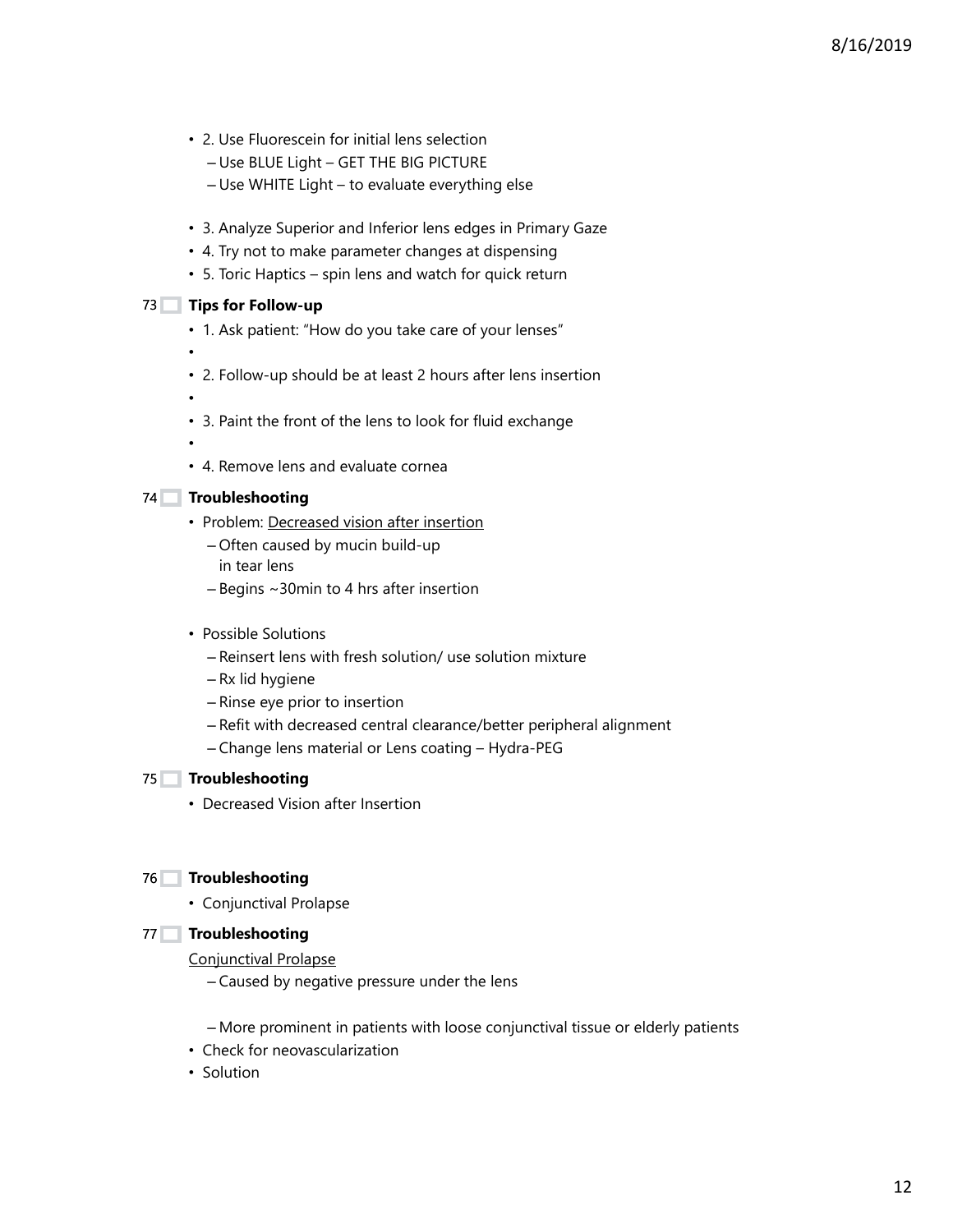- 1. Fit a asymmetrical back surface scleral lens to help alleviate the problem
- 2. Decrease limbal clearance

## **Troubleshooting** 78

Conjunctival Prolapse

• Prolapse with tight

PC

– Flatten the PC

## **Troubleshooting** 79

Conjunctival Prolapse

• Prolapse with peripheral alignment

– Decrease the

limbal clearance

– 2 ways:

- Flatten the BC
- Decrease the reverse
- curve

## **Troubleshooting** 80

- Problem: Diffuse Corneal Staining on follow-up
	- Due to fill media, care systems, AT's or meds
	- Can be difficult to isolate cause
	- Can be more significant if tear exchange is low
- Possible solutions:
	- Switch Care systems
	- Rx 0.9%NaCl inhalation solution
	- Completely rinse MPS off lens
	- Confirm compliance with prescribed care

## **A severe case of stain** 81

- 27 yo patient with Keratoconus OU
	- Wearing scleral lens OU 2014
	- Hx of Corneal Crosslinking OU ('09)
- – Presents 7/2017
	- Cc: blurred vision OS> OD
	- using clear care to clean lenses
	- sometimes sleeps in lenses
	- uses Boston Advance to fill lenses prior to insertion

## **A severe case of stain** 82

• 27 yo patient with Keratoconus OU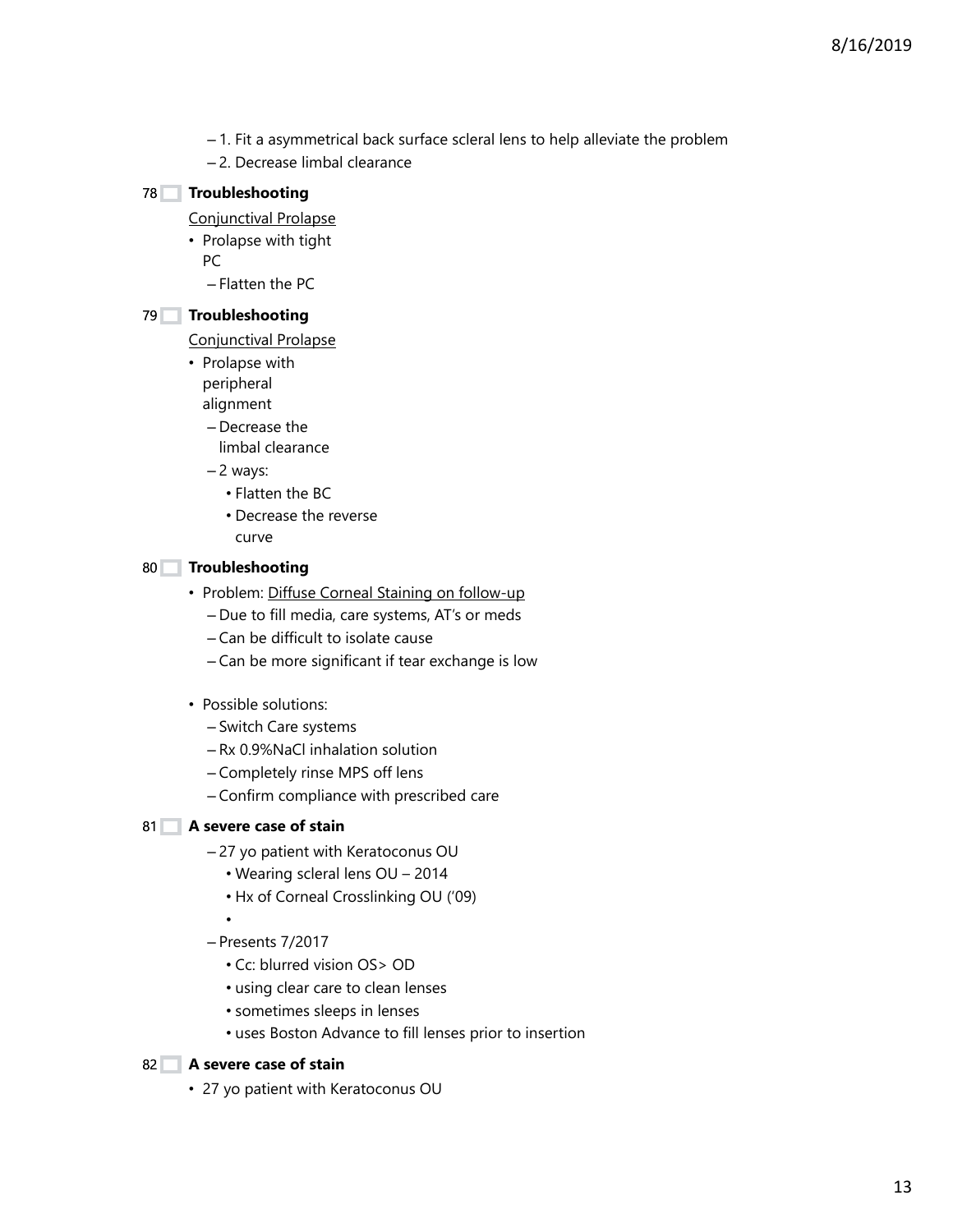- VA 20/30– OD 20/125 OS
- SLE: Punctate staining OU, mild corneal edema OS
- 150 microns clearance OU
- Adequate limbal clearance
- No peripheral blanching or impingement
- Plan: educated patient about proper lens care; RTC 1 week fitting

### **Troubleshooting** 83

–

- Problem: Poor surface wetting
	- MGD can contribute / cause problem
	- Multipurpose Solution (MPS) may cause problems
	- Lens Material
- Possible Solutions:
	- Evaluate lid margins/ tear film
	- Prescribe lid hygiene if necessary
	- Change MPS / Lens material
	- Lens Coating hydra-PEG

#### **Troubleshooting** 84

- Problem: Poor surface wetting (old lens)
	- Lens Coating break-down
	- Lens Material break-down
	- –
- Possible Solutions:
	- Order new lenses (with HydraPEG)
	- Clean with laboratory cleaner
	- Prescribe Progent

#### **Troubleshooting** 85

- Problem: Corneal edema at follow-up
	- $-$  Can arise after weeks / months => f/u is important!
	- More common in post PK corneas
	- Higher risk in corneas with low endothelial cell count
	- Consider Dk/L as Dk is likely not the issue
- Possible Solutions:
	- Prevention: do endothelial cell count before fitting (1000 +?)
	- Scrutinize grafts at *every* visit!
	- Educate graft patients on symptoms of rejection: pain, light sensitivity, redness, blurred vision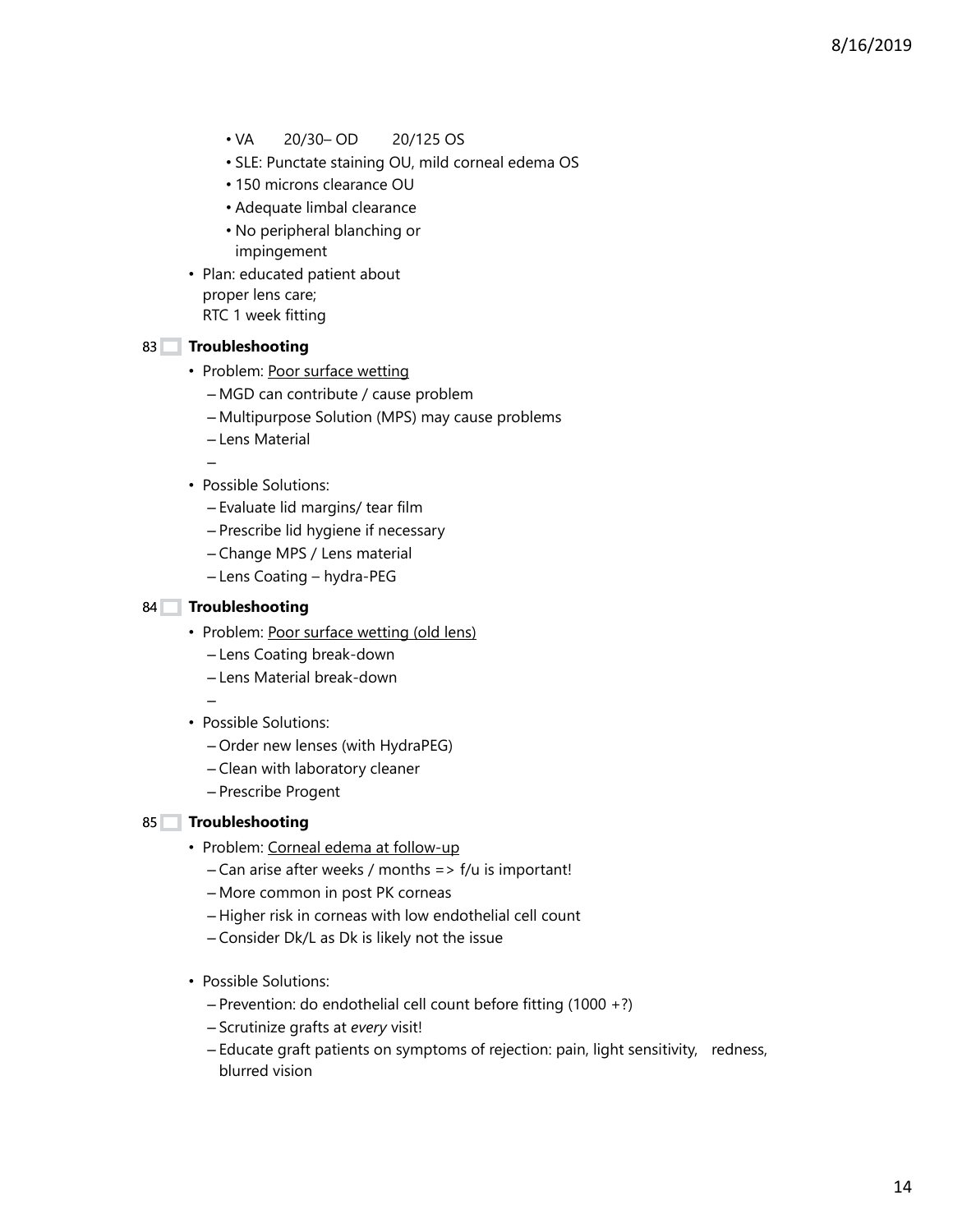86

•

## 87 Troubleshooting

- Keratoconus and Fuchs! Oh My!
- 64 you Female with Keratoconus
	- Presents with blurry vision in scleral lenses and irritation OU
		- Lenses are uncomfortable and dry
		- Redness OU
	- Interested in Eyeprint PRO
	- 20/40- OD 20/30- OS HVID 12mm
	- OD: +0.75 -4.00 x 175 20/40- OS: +1.50 -3.50 x 180 20/30-
	- Pingecula Temporal and Nasal OU

– • P

## **Case TS: KCN and Fuchs** 88

- Initial FITTING
- *HVID 12mm; Pingecula T/N OU*
	- 8.4 base curve 4.6 sagittal height 17.0 diameter
	- OR: +3.75 -0.75 x 180 20/25-- +4.00 -0.75 x 180 20/30
- Options to Troubleshoot Pingecula:
	- Microvault
	- Toric PC
- •

–

**Case TS: KCN and Fuchs** 89

•

## **Case TS: KCN and Fuchs** 90

- Keratoconus and Fuchs! Oh My!
	- At one year follow-up

## **Case TS: KCN and Fuchs** 91

- Toric Haptics/Peripheral Curves
	- Steepen the Vertical meridian to relieve pressure in the horizontal
	- Flatten the hortizonal meridian
	- Always evaluate the location of the flat meridian markings
	- –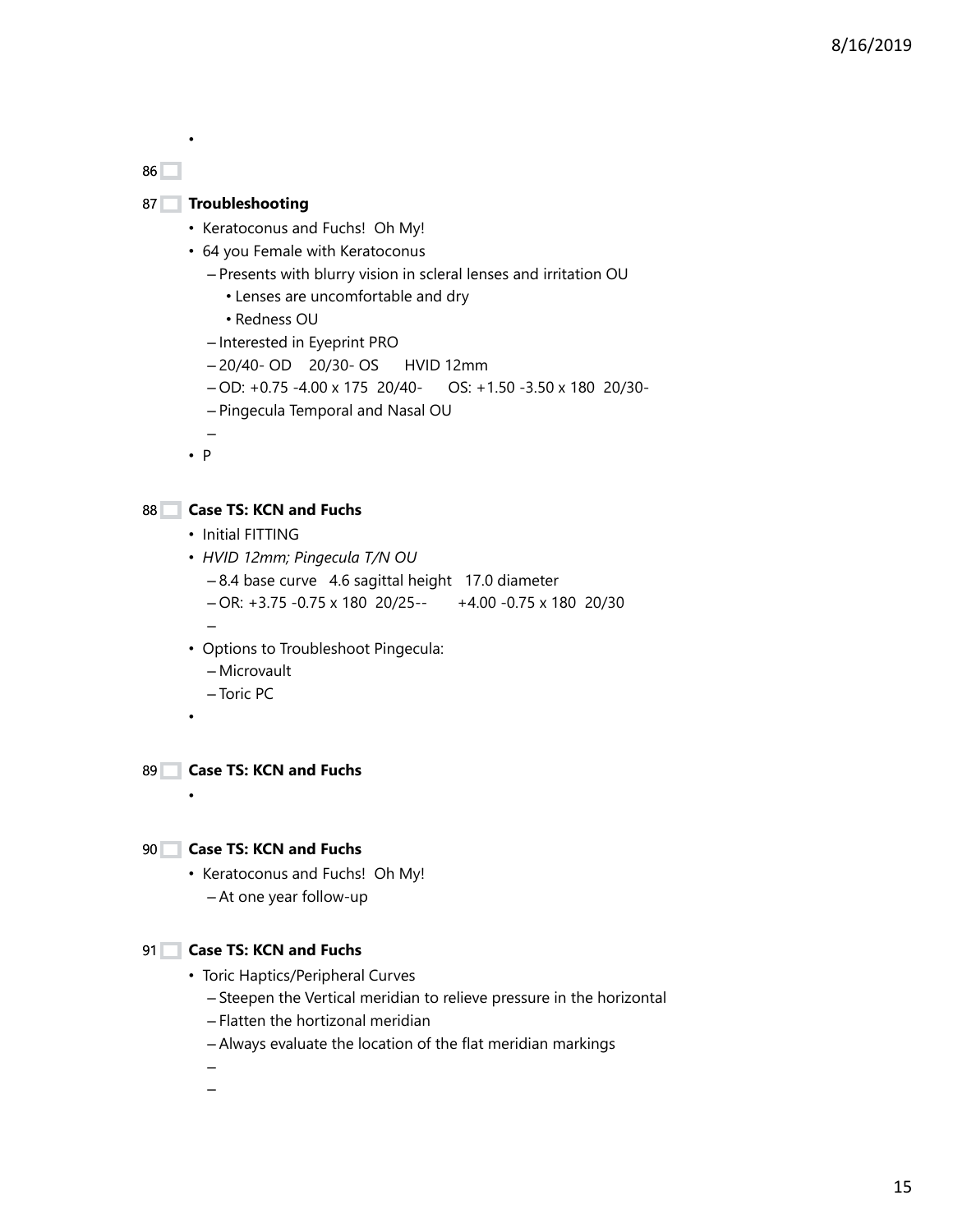- MicroVault
	- Confirm lens design can incorporate microvaults
	- Measure location and size
- 

•

#### **Troubleshooting** 92

- Problem: Discomfort immediately after insertion
	- *Ask patient where discomfort is located*
	- Poor peripheral fit too flat
	- Base curve too flat- central bearing or touch
	- Mucus adhered to back surface of lens
	- –
- Possible solutions:
	- Adjust peripheral systems for proper alignment
	- Select steeper base curve
	- Clean inside of bowl daily; prescribe Progent (Menicon) to remove mucus
- 
- **Troubleshooting** 93

•

–

- Problem: Discomfort after several hours of wear
	- Follow-up patient questions
	- Does your eye become red while wearing the lens?
	- Does your eye become red after lens removal?
	- Where is the irritation located?
	- Do you notice any changes in your vision?
	- What solution(s) are you using for lens application?

#### **Troubleshooting** 94

- Problem: Discomfort after several hours of wear
	- Poor peripheral fit (too steep)
	- Lens is too small to support its weight
	- Corneal chamber too small

–

- Possible solutions:
	- Adjust peripheral systems for proper alignment
	- Increase surface area of scleral curves
	- Increase OAD or corneal chamber size if appropriate

#### **Troubleshooting** 95

- Problem: Lens hurts upon removal with subsequent difficulty wearing it the next day
	- Poor peripheral fit scleral compression
		- Causing rebound hyperemia and inflammation
		- •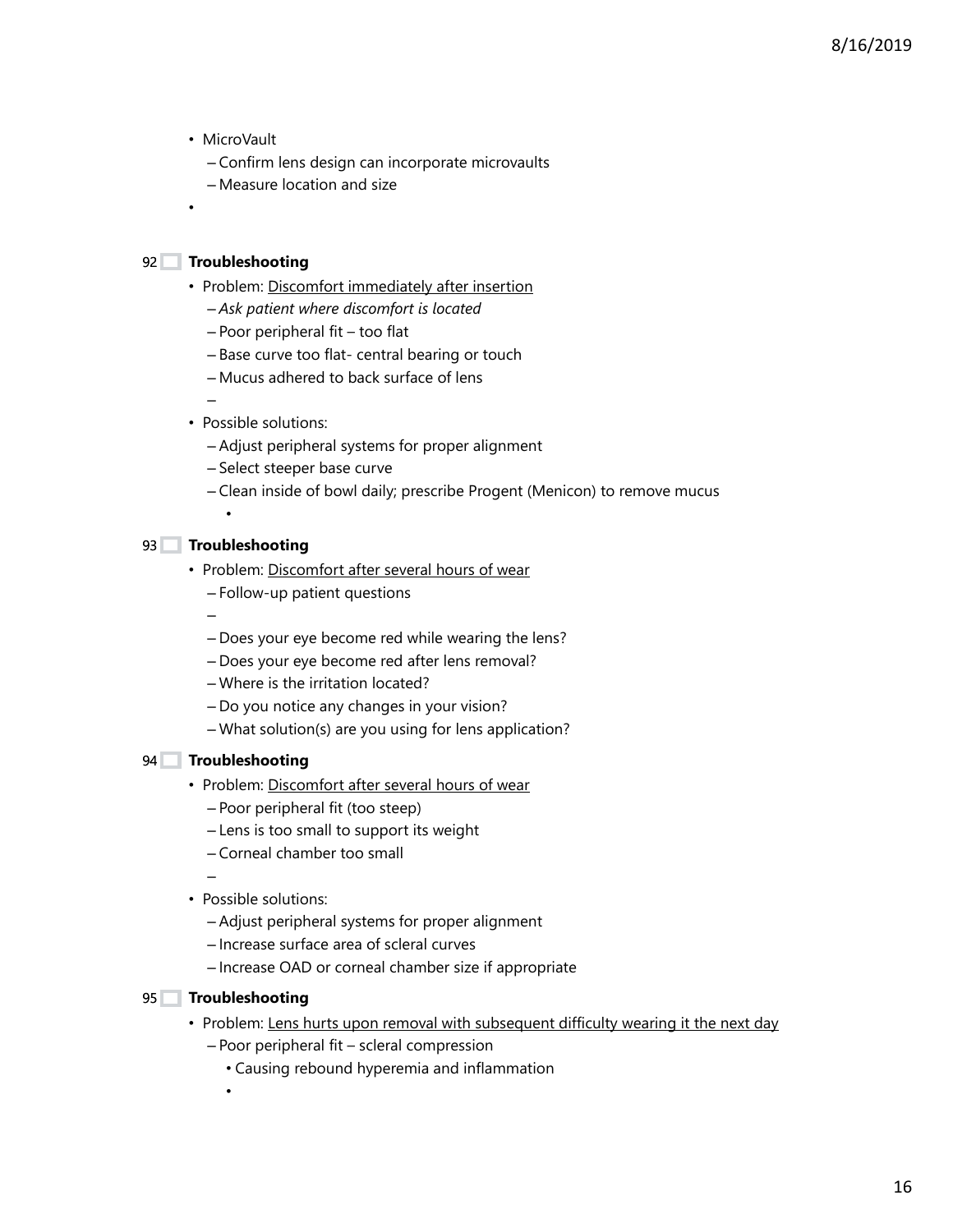- Possible solutions:
	- Changing Diameter
	- Changing peripheral curves

## **Troubleshooting** 96

•

- Problem: Bubbles under the lens
- Too much sagittal height/Too flat peripheral curves
	- Improper insertion
	- Fenestration hole
- Possible Solutions:
	- Fill bowl completely with solution prior to insertion
	- Remove fenestration hole
	- Central bubble: Adjust lens parameters to decrease sagittal height
	- Peripheral bubbles: steepen peripheral curves or increase lens diameter

### **Patient AB** 97

–

- History: KCN OU; crosslinking OU
- Lens history: soft toric lenses
- •

### **Patient AB** 98

• Examination findings

 $-MR$ :

- OD +0.75 -3.50 x 060 20/70+
- OS -0.25 -0.75 x 142 20/100+
- Lens options
	- Specialty Corneal lens
		- –Patient attempted to wear and could not adapt
	- Intralimbal design
		- –Patient attempted to wear and could not adapt
	- Scleral Lens
- **Patient AB** 99

•

#### 100 **Patient AB**

- **Final Thoughts** 101
	- Consider mini-scleral / scleral for appropriate patients – Select one lab, one design
	- First couple fits are the most challenging
	- Scleral lenses are not going away
	- Consultants are a great resource
	- Huge practice building opportunity